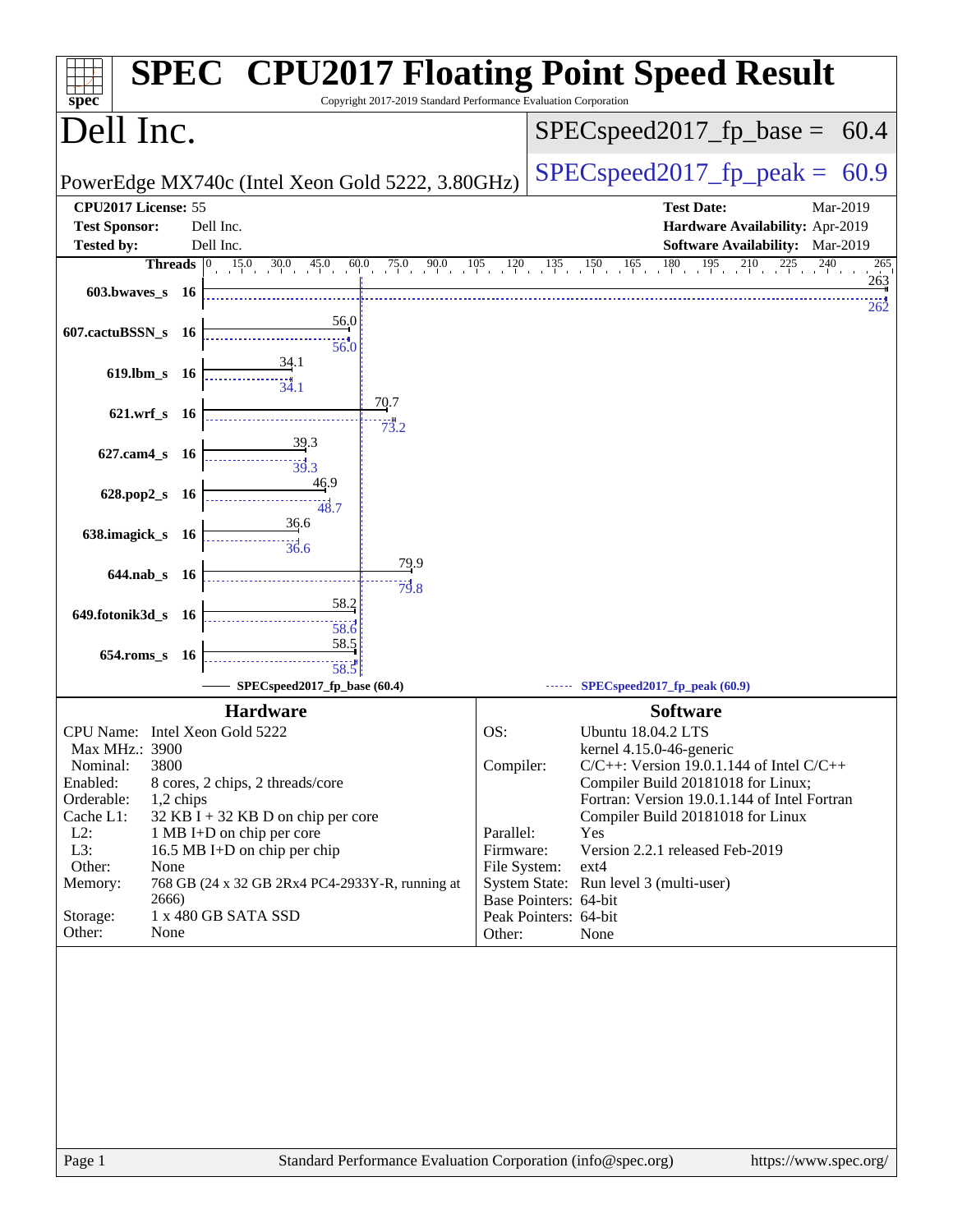| <b>SPEC CPU2017 Floating Point Speed Result</b><br>spec®<br>Copyright 2017-2019 Standard Performance Evaluation Corporation |                            |                |              |                       |              |                |              |                |                |              |                                 |              |                |                     |
|-----------------------------------------------------------------------------------------------------------------------------|----------------------------|----------------|--------------|-----------------------|--------------|----------------|--------------|----------------|----------------|--------------|---------------------------------|--------------|----------------|---------------------|
| Dell Inc.<br>$SPEC speed2017_fp\_base = 60.4$                                                                               |                            |                |              |                       |              |                |              |                |                |              |                                 |              |                |                     |
| $SPEC speed2017_fp\_peak = 60.9$<br>PowerEdge MX740c (Intel Xeon Gold 5222, 3.80GHz)                                        |                            |                |              |                       |              |                |              |                |                |              |                                 |              |                |                     |
| CPU2017 License: 55                                                                                                         |                            |                |              |                       |              |                |              |                |                |              | <b>Test Date:</b>               |              | Mar-2019       |                     |
| <b>Test Sponsor:</b>                                                                                                        | Dell Inc.                  |                |              |                       |              |                |              |                |                |              | Hardware Availability: Apr-2019 |              |                |                     |
| <b>Tested by:</b>                                                                                                           | Dell Inc.                  |                |              |                       |              |                |              |                |                |              | <b>Software Availability:</b>   |              | Mar-2019       |                     |
| <b>Results Table</b>                                                                                                        |                            |                |              |                       |              |                |              |                |                |              |                                 |              |                |                     |
| <b>Benchmark</b>                                                                                                            | <b>Threads</b>             | <b>Seconds</b> | <b>Ratio</b> | <b>Base</b>           |              | <b>Seconds</b> | <b>Ratio</b> | <b>Threads</b> | <b>Seconds</b> | <b>Ratio</b> | Peak                            |              | <b>Seconds</b> |                     |
| 603.bwayes s                                                                                                                | 16                         | 225            |              | <b>Seconds</b><br>224 | Ratio<br>263 | 225            | 262          | 16             | 225            | 262          | <b>Seconds</b>                  | <b>Ratio</b> | 225            | <b>Ratio</b><br>263 |
| 607.cactuBSSN s                                                                                                             | 16                         | 298            | 263<br>56.0  | 297                   | 56.2         | 298            | 55.9         | 16             | 297            | 56.1         | 225<br>298                      | 262<br>56.0  | 299            | 55.7                |
| 619.lbm s                                                                                                                   | 16                         | 153            | 34.1         | 153                   | 34.2         | 153            | 34.1         | 16             | 153            | 34.1         | 153                             | 34.1         | 156            | 33.6                |
| $621.wrf$ s                                                                                                                 | 16                         | 188            | 70.4         | 187                   | 70.7         | 187            | 70.7         | 16             | 181            | 73.2         | 182                             | 72.5         | 179            | 73.8                |
| $627.cam4_s$                                                                                                                | 16                         | 225            | 39.4         | 225                   | 39.3         | 226            | 39.3         | 16             | 226            | 39.2         | 225                             | 39.4         | 225            | 39.3                |
| 628.pop2_s                                                                                                                  | 16                         | 253            | 47.0         | 253                   | 46.9         | 253            | 46.9         | 16             | 243            | 48.8         | 244                             | 48.7         | 244            | 48.6                |
| 638.imagick_s                                                                                                               | 16                         | 394            | 36.6         | 395                   | 36.5         | 394            | 36.6         | 16             | 394            | 36.6         | 394                             | 36.6         | 394            | 36.6                |
|                                                                                                                             |                            |                |              |                       |              |                |              |                | 219            |              |                                 | 79.8         |                | 79.8                |
|                                                                                                                             |                            |                |              |                       |              |                |              |                |                |              |                                 |              |                |                     |
| $644$ .nab s                                                                                                                | 16                         | 219            | 79.7         | 218                   | 80.2         | 219            | 79.9         | 16             |                | 79.7         | 219                             |              | 219            |                     |
| 649.fotonik3d s                                                                                                             | 16<br>16                   | 157            | 58.1         | 157                   | 58.2         | 156            | 58.5         | 16             | 156            | 58.4         | 155<br>267                      | 58.7         | <b>155</b>     | 58.6                |
| 654.roms_s                                                                                                                  | $SPEC speed2017$ fp base = | 269            | 58.5<br>60.4 | 268                   | 58.8         | 270            | 58.2         | 16             | 269            | 58.5         |                                 | 59.0         | 270            | 58.2                |

Results appear in the [order in which they were run.](http://www.spec.org/auto/cpu2017/Docs/result-fields.html#RunOrder) Bold underlined text [indicates a median measurement](http://www.spec.org/auto/cpu2017/Docs/result-fields.html#Median).

#### **[Submit Notes](http://www.spec.org/auto/cpu2017/Docs/result-fields.html#SubmitNotes)**

 The numactl mechanism was used to bind copies to processors. The config file option 'submit' was used to generate numactl commands to bind each copy to a specific processor. For details, please see the config file.

#### **[Operating System Notes](http://www.spec.org/auto/cpu2017/Docs/result-fields.html#OperatingSystemNotes)**

Stack size set to unlimited using "ulimit -s unlimited"

#### **[General Notes](http://www.spec.org/auto/cpu2017/Docs/result-fields.html#GeneralNotes)**

Environment variables set by runcpu before the start of the run: LD LIBRARY PATH = "/home/cpu2017/lib/ia32:/home/cpu2017/lib/intel64"

 Binaries compiled on a system with 1x Intel Core i9-7900X CPU + 32GB RAM memory using Redhat Enterprise Linux 7.5 NA: The test sponsor attests, as of date of publication, that CVE-2017-5754 (Meltdown) is mitigated in the system as tested and documented. Yes: The test sponsor attests, as of date of publication, that CVE-2017-5753 (Spectre variant 1) is mitigated in the system as tested and documented. Yes: The test sponsor attests, as of date of publication, that CVE-2017-5715 (Spectre variant 2) is mitigated in the system as tested and documented. Transparent Huge Pages enabled by default Prior to runcpu invocation Filesystem page cache synced and cleared with: sync; echo 3> /proc/sys/vm/drop\_caches runcpu command invoked through numactl i.e.: numactl --interleave=all runcpu <etc>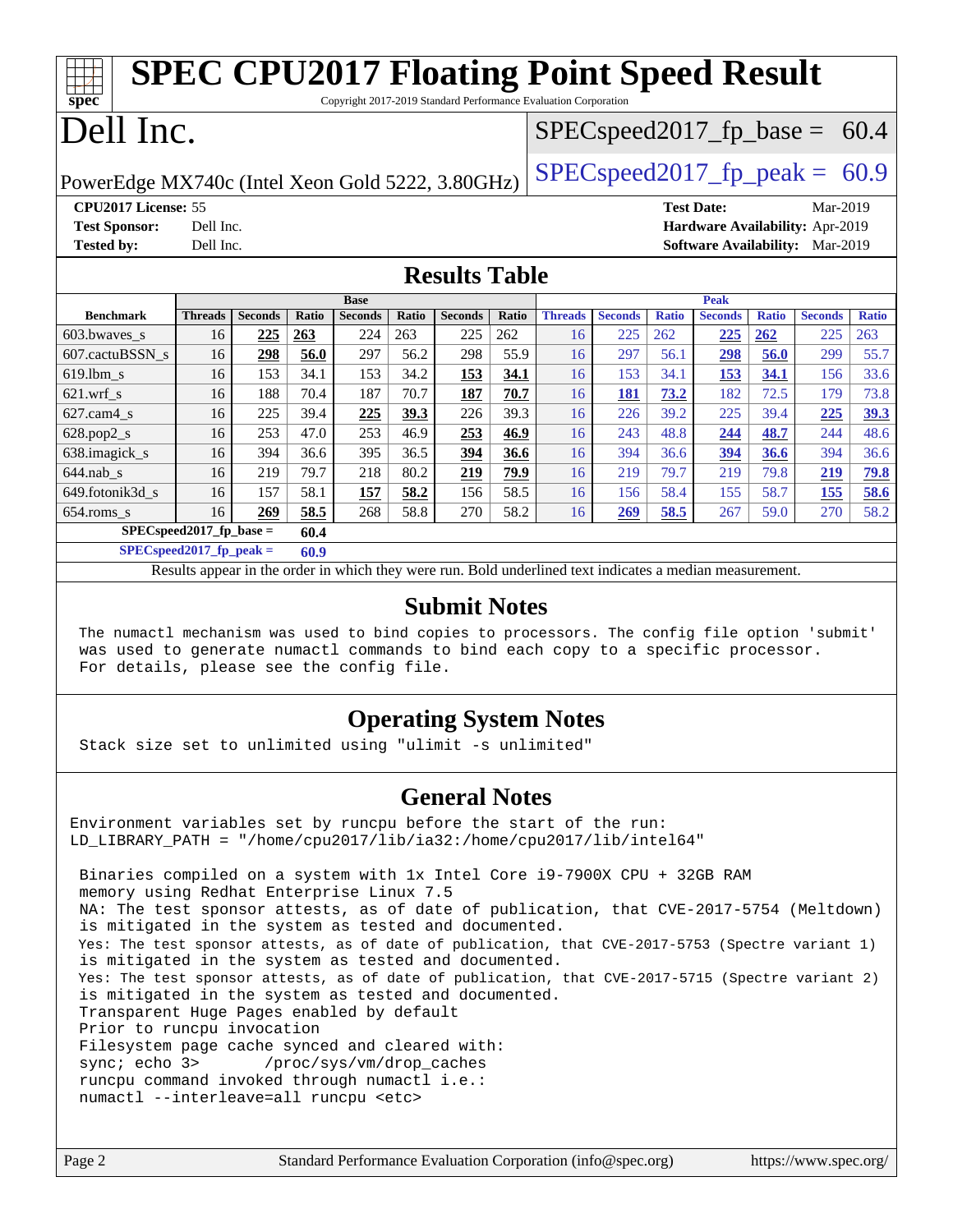| spec <sup>®</sup>                                                                                                                                                                                                                                                                                                                                                                                                                                                                                                                                                                                                                                                                                                                                                                                                                                                                                                                                                                                                                                                                                                                                                                                                                                                                                                                        | Copyright 2017-2019 Standard Performance Evaluation Corporation                                      | <b>SPEC CPU2017 Floating Point Speed Result</b>                                                                                                             |
|------------------------------------------------------------------------------------------------------------------------------------------------------------------------------------------------------------------------------------------------------------------------------------------------------------------------------------------------------------------------------------------------------------------------------------------------------------------------------------------------------------------------------------------------------------------------------------------------------------------------------------------------------------------------------------------------------------------------------------------------------------------------------------------------------------------------------------------------------------------------------------------------------------------------------------------------------------------------------------------------------------------------------------------------------------------------------------------------------------------------------------------------------------------------------------------------------------------------------------------------------------------------------------------------------------------------------------------|------------------------------------------------------------------------------------------------------|-------------------------------------------------------------------------------------------------------------------------------------------------------------|
| Dell Inc.                                                                                                                                                                                                                                                                                                                                                                                                                                                                                                                                                                                                                                                                                                                                                                                                                                                                                                                                                                                                                                                                                                                                                                                                                                                                                                                                |                                                                                                      | $SPEC speed2017_f p\_base = 60.4$                                                                                                                           |
| PowerEdge MX740c (Intel Xeon Gold 5222, 3.80GHz)                                                                                                                                                                                                                                                                                                                                                                                                                                                                                                                                                                                                                                                                                                                                                                                                                                                                                                                                                                                                                                                                                                                                                                                                                                                                                         |                                                                                                      | $SPEC speed2017fp peak = 60.9$                                                                                                                              |
| CPU2017 License: 55<br><b>Test Sponsor:</b><br>Dell Inc.<br><b>Tested by:</b><br>Dell Inc.                                                                                                                                                                                                                                                                                                                                                                                                                                                                                                                                                                                                                                                                                                                                                                                                                                                                                                                                                                                                                                                                                                                                                                                                                                               |                                                                                                      | <b>Test Date:</b><br>Mar-2019<br>Hardware Availability: Apr-2019<br>Software Availability: Mar-2019                                                         |
|                                                                                                                                                                                                                                                                                                                                                                                                                                                                                                                                                                                                                                                                                                                                                                                                                                                                                                                                                                                                                                                                                                                                                                                                                                                                                                                                          | <b>Platform Notes</b>                                                                                |                                                                                                                                                             |
| BIOS settings:<br>ADDDC setting disabled<br>Sub NUMA Cluster enabled<br>Virtualization Technology disabled<br>DCU Streamer Prefetcher enabled<br>System Profile set to Custom<br>CPU Performance set to Maximum Performance<br>C States set to Autonomous<br>C1E disabled<br>Uncore Frequency set to Dynamic<br>Energy Efficiency Policy set to Performance<br>Memory Patrol Scrub disabled<br>Logical Processor enabled<br>CPU Interconnect Bus Link Power Management disabled<br>PCI ASPM L1 Link Power Management disabled<br>Sysinfo program /home/cpu2017/bin/sysinfo<br>Rev: r5974 of 2018-05-19 9bcde8f2999c33d61f64985e45859ea9<br>running on intel-sut Tue Apr 30 03:09:36 2019<br>SUT (System Under Test) info as seen by some common utilities.<br>For more information on this section, see<br>https://www.spec.org/cpu2017/Docs/config.html#sysinfo<br>From /proc/cpuinfo<br>model name: Intel(R) Xeon(R) Gold 5222 CPU @ 3.80GHz<br>"physical id"s (chips)<br>2<br>16 "processors"<br>cpu cores : 4<br>siblings : 8<br>physical 0: cores 2 5 8 13<br>physical 1: cores 5 8 9 13<br>From lscpu:<br>Architecture:<br>$CPU$ op-mode( $s$ ):<br>Byte Order:<br>CPU(s):<br>On-line CPU(s) list: $0-15$<br>Thread(s) per core:<br>$Core(s)$ per socket:<br>Socket(s):<br>NUMA $node(s)$ :<br>Vendor ID:<br>CPU family:<br>Model: | x86 64<br>$32$ -bit, $64$ -bit<br>Little Endian<br>16<br>2<br>4<br>2<br>2<br>GenuineIntel<br>6<br>85 | cores, siblings (Caution: counting these is hw and system dependent. The following<br>excerpts from /proc/cpuinfo might not be reliable. Use with caution.) |
|                                                                                                                                                                                                                                                                                                                                                                                                                                                                                                                                                                                                                                                                                                                                                                                                                                                                                                                                                                                                                                                                                                                                                                                                                                                                                                                                          | (Continued on next page)                                                                             |                                                                                                                                                             |
| Page 3                                                                                                                                                                                                                                                                                                                                                                                                                                                                                                                                                                                                                                                                                                                                                                                                                                                                                                                                                                                                                                                                                                                                                                                                                                                                                                                                   | Standard Performance Evaluation Corporation (info@spec.org)                                          | https://www.spec.org/                                                                                                                                       |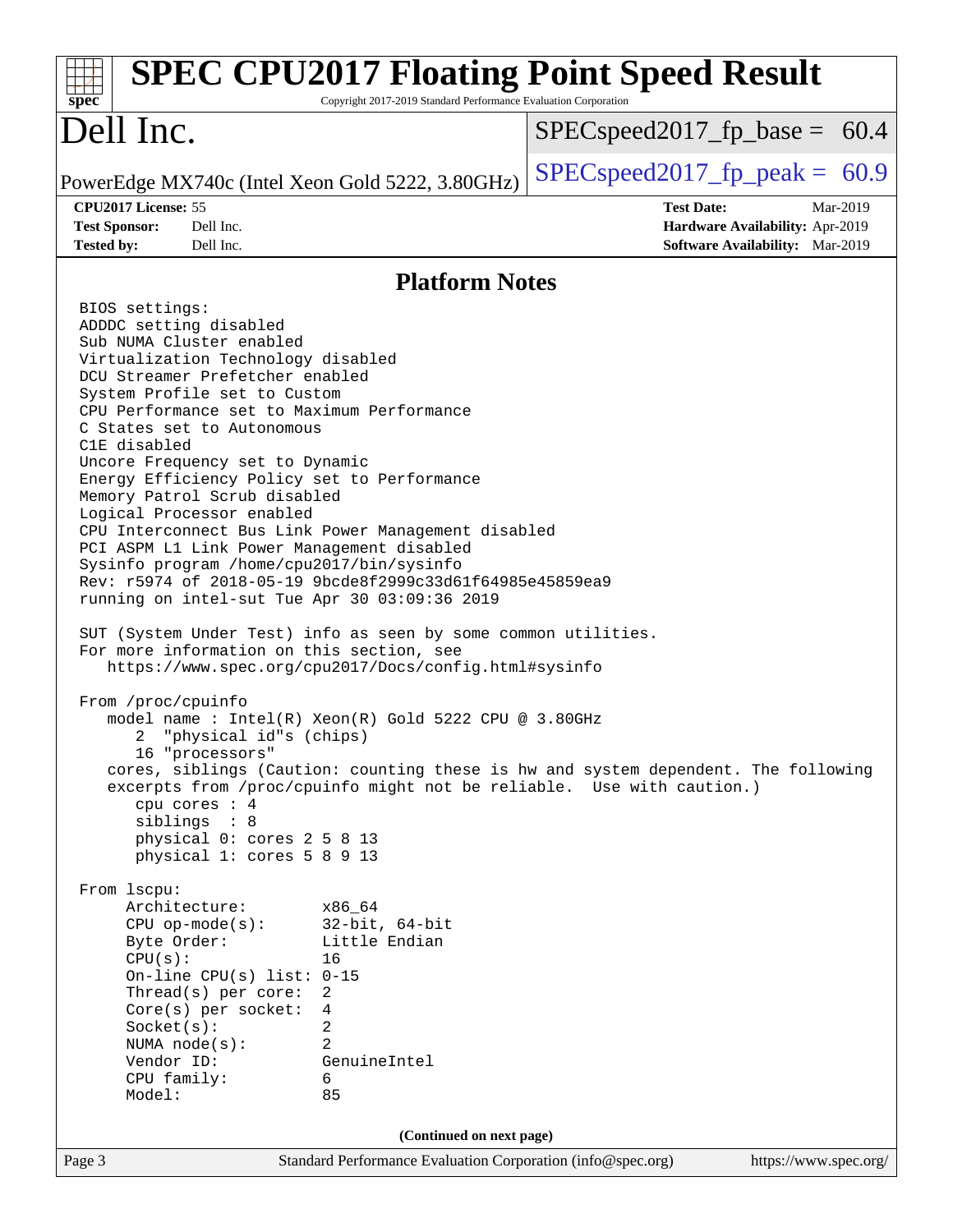| <b>SPEC CPU2017 Floating Point Speed Result</b><br>Copyright 2017-2019 Standard Performance Evaluation Corporation<br>$spec*$                                                                                                                                                                                                                                                                                                                                                                                                                                                                                                                                                                                                                                                                                                                                                                                                                                                                                                                                                                                                                                                                                                                                                                                                                                                                                                                                                                                                                                                                                                                                                                                                                                                                                         |                                                                                                           |
|-----------------------------------------------------------------------------------------------------------------------------------------------------------------------------------------------------------------------------------------------------------------------------------------------------------------------------------------------------------------------------------------------------------------------------------------------------------------------------------------------------------------------------------------------------------------------------------------------------------------------------------------------------------------------------------------------------------------------------------------------------------------------------------------------------------------------------------------------------------------------------------------------------------------------------------------------------------------------------------------------------------------------------------------------------------------------------------------------------------------------------------------------------------------------------------------------------------------------------------------------------------------------------------------------------------------------------------------------------------------------------------------------------------------------------------------------------------------------------------------------------------------------------------------------------------------------------------------------------------------------------------------------------------------------------------------------------------------------------------------------------------------------------------------------------------------------|-----------------------------------------------------------------------------------------------------------|
| Dell Inc.                                                                                                                                                                                                                                                                                                                                                                                                                                                                                                                                                                                                                                                                                                                                                                                                                                                                                                                                                                                                                                                                                                                                                                                                                                                                                                                                                                                                                                                                                                                                                                                                                                                                                                                                                                                                             | $SPEC speed2017_f p\_base = 60.4$                                                                         |
| PowerEdge MX740c (Intel Xeon Gold 5222, 3.80GHz)                                                                                                                                                                                                                                                                                                                                                                                                                                                                                                                                                                                                                                                                                                                                                                                                                                                                                                                                                                                                                                                                                                                                                                                                                                                                                                                                                                                                                                                                                                                                                                                                                                                                                                                                                                      | $SPEC speed2017fp peak = 60.9$                                                                            |
| CPU2017 License: 55<br>Dell Inc.<br><b>Test Sponsor:</b><br>Dell Inc.<br><b>Tested by:</b>                                                                                                                                                                                                                                                                                                                                                                                                                                                                                                                                                                                                                                                                                                                                                                                                                                                                                                                                                                                                                                                                                                                                                                                                                                                                                                                                                                                                                                                                                                                                                                                                                                                                                                                            | <b>Test Date:</b><br>Mar-2019<br>Hardware Availability: Apr-2019<br>Software Availability: Mar-2019       |
| <b>Platform Notes (Continued)</b>                                                                                                                                                                                                                                                                                                                                                                                                                                                                                                                                                                                                                                                                                                                                                                                                                                                                                                                                                                                                                                                                                                                                                                                                                                                                                                                                                                                                                                                                                                                                                                                                                                                                                                                                                                                     |                                                                                                           |
| Model name:<br>Stepping:<br>6<br>CPU MHz:<br>2486.592<br>7600.00<br>BogoMIPS:<br>Virtualization:<br>$VT - x$<br>L1d cache:<br>32K<br>$L1i$ cache:<br>32K<br>L2 cache:<br>1024K<br>16896K<br>L3 cache:<br>NUMA $node0$ $CPU(s)$ :<br>0, 2, 4, 6, 8, 10, 12, 14<br>NUMA nodel CPU(s):<br>1, 3, 5, 7, 9, 11, 13, 15<br>Flagg:<br>pat pse36 clflush dts acpi mmx fxsr sse sse2 ss ht tm pbe syscall nx pdpe1gb rdtscp<br>lm constant_tsc art arch_perfmon pebs bts rep_good nopl xtopology nonstop_tsc cpuid<br>aperfmperf pni pclmulqdq dtes64 monitor ds_cpl vmx smx est tm2 ssse3 sdbg fma cx16<br>xtpr pdcm pcid dca sse4_1 sse4_2 x2apic movbe popcnt aes xsave avx f16c rdrand<br>lahf_lm abm 3dnowprefetch cpuid_fault epb cat_13 cdp_13 invpcid_single ssbd mba ibrs<br>ibpb stibp ibrs_enhanced tpr_shadow vnmi flexpriority ept vpid fsgsbase tsc_adjust<br>bmil hle avx2 smep bmi2 erms invpcid rtm cqm mpx rdt_a avx512f avx512dq rdseed adx<br>smap clflushopt clwb intel_pt avx512cd avx512bw avx512vl xsaveopt xsavec xgetbvl<br>xsaves cqm_llc cqm_occup_llc cqm_mbm_total cqm_mbm_local dtherm ida arat pln pts pku<br>ospke avx512_vnni flush_11d arch_capabilities<br>/proc/cpuinfo cache data<br>cache size : $16896$ KB<br>From numactl --hardware WARNING: a numactl 'node' might or might not correspond to a<br>physical chip.<br>$available: 2 nodes (0-1)$<br>node 0 cpus: 0 2 4 6 8 10 12 14<br>node 0 size: 385472 MB<br>node 0 free: 382105 MB<br>node 1 cpus: 1 3 5 7 9 11 13 15<br>node 1 size: 387048 MB<br>node 1 free: 382377 MB<br>node distances:<br>$\overline{0}$<br>$\mathbf{1}$<br>node<br>0:<br>10 21<br>1:<br>21<br>10<br>From /proc/meminfo<br>MemTotal:<br>791062136 kB<br>HugePages_Total:<br>0<br>Hugepagesize:<br>2048 kB<br>/usr/bin/lsb_release -d<br>Ubuntu 18.04.2 LTS | Intel(R) Xeon(R) Gold 5222 CPU @ 3.80GHz<br>fpu vme de pse tsc msr pae mce cx8 apic sep mtrr pge mca cmov |
| (Continued on next page)                                                                                                                                                                                                                                                                                                                                                                                                                                                                                                                                                                                                                                                                                                                                                                                                                                                                                                                                                                                                                                                                                                                                                                                                                                                                                                                                                                                                                                                                                                                                                                                                                                                                                                                                                                                              |                                                                                                           |
| Standard Performance Evaluation Corporation (info@spec.org)<br>Page 4                                                                                                                                                                                                                                                                                                                                                                                                                                                                                                                                                                                                                                                                                                                                                                                                                                                                                                                                                                                                                                                                                                                                                                                                                                                                                                                                                                                                                                                                                                                                                                                                                                                                                                                                                 | https://www.spec.org/                                                                                     |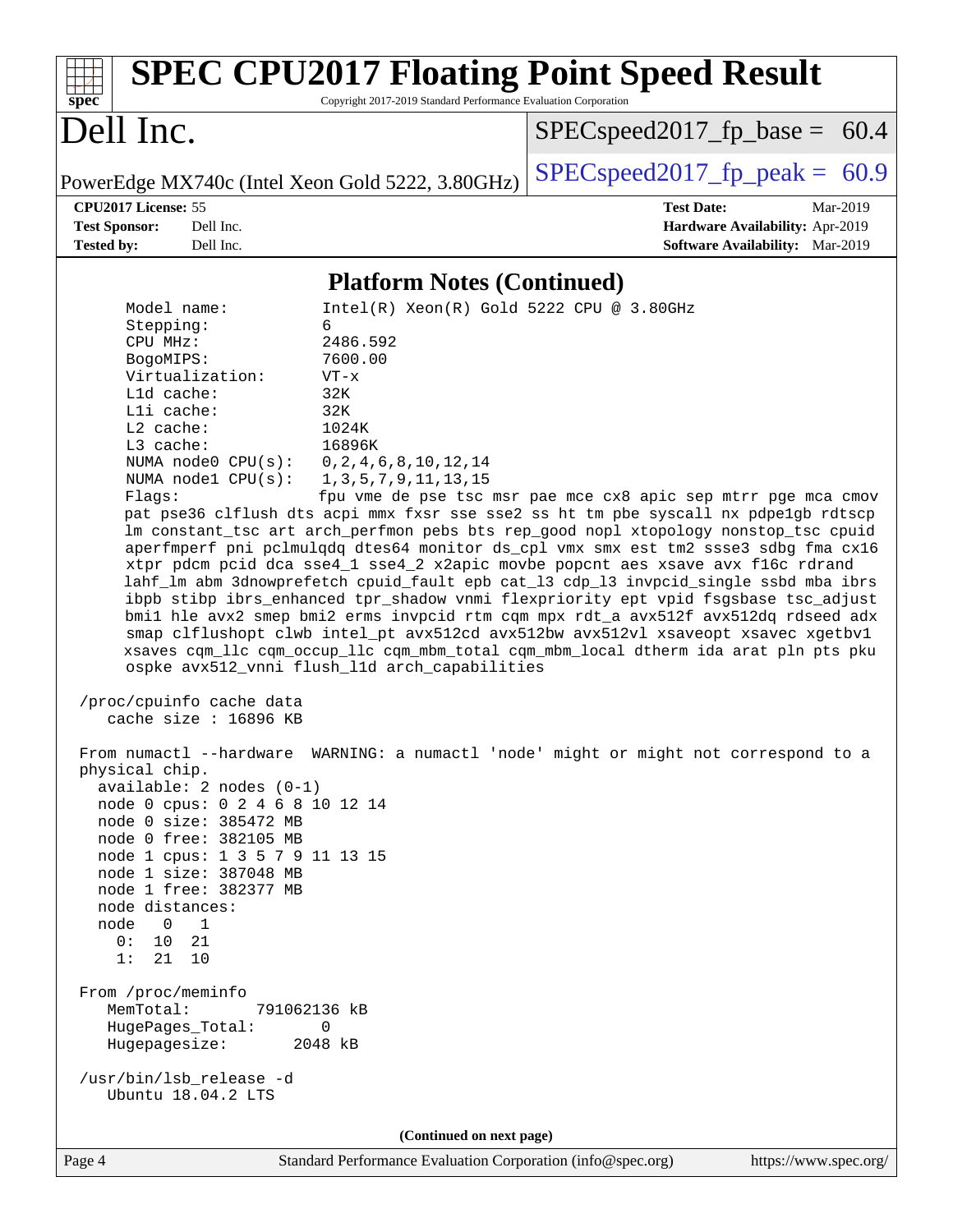| <b>SPEC CPU2017 Floating Point Speed Result</b><br>spec <sup>®</sup><br>Copyright 2017-2019 Standard Performance Evaluation Corporation                                                                                                                                                                                                                                                                                                                                                                                                                                                                                                                                                                                                                                                                                                                                                                                                                                                                                                                                                                                                                                                                                                                                                                                                                                                                                                                  |                                  |
|----------------------------------------------------------------------------------------------------------------------------------------------------------------------------------------------------------------------------------------------------------------------------------------------------------------------------------------------------------------------------------------------------------------------------------------------------------------------------------------------------------------------------------------------------------------------------------------------------------------------------------------------------------------------------------------------------------------------------------------------------------------------------------------------------------------------------------------------------------------------------------------------------------------------------------------------------------------------------------------------------------------------------------------------------------------------------------------------------------------------------------------------------------------------------------------------------------------------------------------------------------------------------------------------------------------------------------------------------------------------------------------------------------------------------------------------------------|----------------------------------|
| Dell Inc.                                                                                                                                                                                                                                                                                                                                                                                                                                                                                                                                                                                                                                                                                                                                                                                                                                                                                                                                                                                                                                                                                                                                                                                                                                                                                                                                                                                                                                                | $SPEC speed2017_fp\_base = 60.4$ |
| PowerEdge MX740c (Intel Xeon Gold 5222, 3.80GHz)                                                                                                                                                                                                                                                                                                                                                                                                                                                                                                                                                                                                                                                                                                                                                                                                                                                                                                                                                                                                                                                                                                                                                                                                                                                                                                                                                                                                         | $SPEC speed2017fp peak = 60.9$   |
| CPU2017 License: 55                                                                                                                                                                                                                                                                                                                                                                                                                                                                                                                                                                                                                                                                                                                                                                                                                                                                                                                                                                                                                                                                                                                                                                                                                                                                                                                                                                                                                                      | <b>Test Date:</b><br>Mar-2019    |
| <b>Test Sponsor:</b><br>Dell Inc.                                                                                                                                                                                                                                                                                                                                                                                                                                                                                                                                                                                                                                                                                                                                                                                                                                                                                                                                                                                                                                                                                                                                                                                                                                                                                                                                                                                                                        | Hardware Availability: Apr-2019  |
| <b>Tested by:</b><br>Dell Inc.                                                                                                                                                                                                                                                                                                                                                                                                                                                                                                                                                                                                                                                                                                                                                                                                                                                                                                                                                                                                                                                                                                                                                                                                                                                                                                                                                                                                                           | Software Availability: Mar-2019  |
| <b>Platform Notes (Continued)</b>                                                                                                                                                                                                                                                                                                                                                                                                                                                                                                                                                                                                                                                                                                                                                                                                                                                                                                                                                                                                                                                                                                                                                                                                                                                                                                                                                                                                                        |                                  |
| From /etc/*release* /etc/*version*<br>debian_version: buster/sid<br>os-release:<br>NAME="Ubuntu"<br>VERSION="18.04.2 LTS (Bionic Beaver)"<br>ID=ubuntu<br>ID LIKE=debian<br>PRETTY_NAME="Ubuntu 18.04.2 LTS"<br>VERSION ID="18.04"<br>HOME_URL="https://www.ubuntu.com/"<br>SUPPORT_URL="https://help.ubuntu.com/"<br>uname $-a$ :<br>Linux intel-sut 4.15.0-46-generic #49-Ubuntu SMP Wed Feb 6 09:33:07 UTC 2019 x86_64<br>x86_64 x86_64 GNU/Linux<br>Kernel self-reported vulnerability status:<br>CVE-2017-5754 (Meltdown):<br>Not affected<br>CVE-2017-5753 (Spectre variant 1): Mitigation: __user pointer sanitization<br>CVE-2017-5715 (Spectre variant 2): Mitigation: Enhanced IBRS, IBPB<br>run-level 3 Apr 29 21:10<br>SPEC is set to: /home/cpu2017<br>Type Size Used Avail Use% Mounted on<br>Filesystem<br>/dev/sda2<br>ext4 439G<br>26G<br>392G<br>$7\frac{6}{9}$ /<br>Additional information from dmidecode follows. WARNING: Use caution when you interpret<br>this section. The 'dmidecode' program reads system data which is "intended to allow<br>hardware to be accurately determined", but the intent may not be met, as there are<br>frequent changes to hardware, firmware, and the "DMTF SMBIOS" standard.<br>BIOS Dell Inc. 2.2.1 02/19/2019<br>Memory:<br>5x 002C00B3002C 36ASF4G72PZ-2G6D1 32 GB 2 rank 2666<br>8x 002C0632002C 36ASF4G72PZ-2G6D1 32 GB 2 rank 2666<br>11x 00AD063200AD HMA84GR7AFR4N-VK 32 GB 2 rank 2666 |                                  |
| (End of data from sysinfo program)                                                                                                                                                                                                                                                                                                                                                                                                                                                                                                                                                                                                                                                                                                                                                                                                                                                                                                                                                                                                                                                                                                                                                                                                                                                                                                                                                                                                                       |                                  |
| <b>Compiler Version Notes</b>                                                                                                                                                                                                                                                                                                                                                                                                                                                                                                                                                                                                                                                                                                                                                                                                                                                                                                                                                                                                                                                                                                                                                                                                                                                                                                                                                                                                                            | =======================          |
| CC 619.1bm_s(base, peak) 638.imagick_s(base, peak) 644.nab_s(base, peak)                                                                                                                                                                                                                                                                                                                                                                                                                                                                                                                                                                                                                                                                                                                                                                                                                                                                                                                                                                                                                                                                                                                                                                                                                                                                                                                                                                                 |                                  |
| (Continued on next page)                                                                                                                                                                                                                                                                                                                                                                                                                                                                                                                                                                                                                                                                                                                                                                                                                                                                                                                                                                                                                                                                                                                                                                                                                                                                                                                                                                                                                                 |                                  |
| Page 5<br>Standard Performance Evaluation Corporation (info@spec.org)                                                                                                                                                                                                                                                                                                                                                                                                                                                                                                                                                                                                                                                                                                                                                                                                                                                                                                                                                                                                                                                                                                                                                                                                                                                                                                                                                                                    | https://www.spec.org/            |
|                                                                                                                                                                                                                                                                                                                                                                                                                                                                                                                                                                                                                                                                                                                                                                                                                                                                                                                                                                                                                                                                                                                                                                                                                                                                                                                                                                                                                                                          |                                  |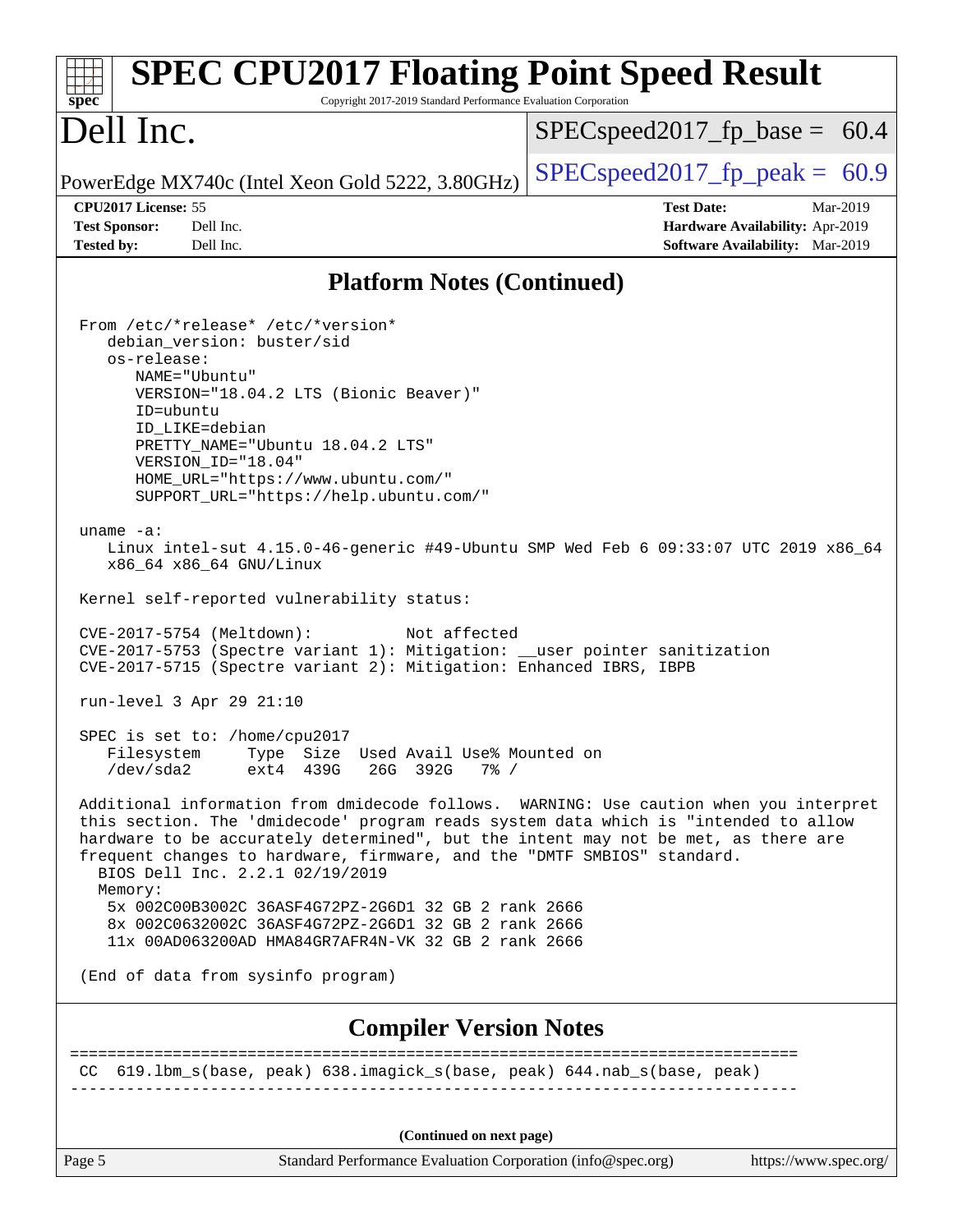| <b>SPEC CPU2017 Floating Point Speed Result</b><br>Copyright 2017-2019 Standard Performance Evaluation Corporation<br>$spec^*$                                                                                                                                                                                                                                                                                                                                                                                                                                       |                                                                                                            |
|----------------------------------------------------------------------------------------------------------------------------------------------------------------------------------------------------------------------------------------------------------------------------------------------------------------------------------------------------------------------------------------------------------------------------------------------------------------------------------------------------------------------------------------------------------------------|------------------------------------------------------------------------------------------------------------|
| Dell Inc.                                                                                                                                                                                                                                                                                                                                                                                                                                                                                                                                                            | $SPEC speed2017_fp\_base = 60.4$                                                                           |
| PowerEdge MX740c (Intel Xeon Gold 5222, 3.80GHz)                                                                                                                                                                                                                                                                                                                                                                                                                                                                                                                     | $SPEC speed2017fp peak = 60.9$                                                                             |
| CPU2017 License: 55<br><b>Test Sponsor:</b><br>Dell Inc.<br><b>Tested by:</b><br>Dell Inc.                                                                                                                                                                                                                                                                                                                                                                                                                                                                           | <b>Test Date:</b><br>Mar-2019<br>Hardware Availability: Apr-2019<br><b>Software Availability:</b> Mar-2019 |
| <b>Compiler Version Notes (Continued)</b>                                                                                                                                                                                                                                                                                                                                                                                                                                                                                                                            |                                                                                                            |
| Intel(R) C Intel(R) 64 Compiler for applications running on Intel(R) 64,<br>Version 19.0.1.144 Build 20181018<br>Copyright (C) 1985-2018 Intel Corporation. All rights reserved.                                                                                                                                                                                                                                                                                                                                                                                     |                                                                                                            |
| FC 607.cactuBSSN_s(base, peak)                                                                                                                                                                                                                                                                                                                                                                                                                                                                                                                                       |                                                                                                            |
| Intel(R) $C++$ Intel(R) 64 Compiler for applications running on Intel(R) 64,<br>Version 19.0.1.144 Build 20181018<br>Copyright (C) 1985-2018 Intel Corporation. All rights reserved.<br>Intel(R) C Intel(R) 64 Compiler for applications running on Intel(R) 64,<br>Version 19.0.1.144 Build 20181018<br>Copyright (C) 1985-2018 Intel Corporation. All rights reserved.<br>$Intel(R)$ Fortran Intel(R) 64 Compiler for applications running on Intel(R)<br>64, Version 19.0.1.144 Build 20181018<br>Copyright (C) 1985-2018 Intel Corporation. All rights reserved. |                                                                                                            |
| 603.bwaves_s(base) 649.fotonik3d_s(base) 654.roms_s(base, peak)<br>FC.                                                                                                                                                                                                                                                                                                                                                                                                                                                                                               |                                                                                                            |
| $Intel(R)$ Fortran Intel(R) 64 Compiler for applications running on Intel(R)<br>64, Version 19.0.1.144 Build 20181018<br>Copyright (C) 1985-2018 Intel Corporation. All rights reserved.                                                                                                                                                                                                                                                                                                                                                                             |                                                                                                            |
| 603.bwaves_s(peak) 649.fotonik3d_s(peak)<br>FC                                                                                                                                                                                                                                                                                                                                                                                                                                                                                                                       |                                                                                                            |
| $Intel(R)$ Fortran Intel(R) 64 Compiler for applications running on Intel(R)<br>64, Version 19.0.1.144 Build 20181018<br>Copyright (C) 1985-2018 Intel Corporation. All rights reserved.                                                                                                                                                                                                                                                                                                                                                                             |                                                                                                            |
| CC 621.wrf_s(base) 627.cam4_s(base, peak) 628.pop2_s(base)                                                                                                                                                                                                                                                                                                                                                                                                                                                                                                           |                                                                                                            |
| Intel(R) Fortran Intel(R) 64 Compiler for applications running on Intel(R)<br>64, Version 19.0.1.144 Build 20181018<br>Copyright (C) 1985-2018 Intel Corporation. All rights reserved.<br>Intel(R) C Intel(R) 64 Compiler for applications running on Intel(R) 64,<br>Version 19.0.1.144 Build 20181018<br>Copyright (C) 1985-2018 Intel Corporation. All rights reserved.                                                                                                                                                                                           |                                                                                                            |
|                                                                                                                                                                                                                                                                                                                                                                                                                                                                                                                                                                      |                                                                                                            |
| (Continued on next page)                                                                                                                                                                                                                                                                                                                                                                                                                                                                                                                                             |                                                                                                            |
| Page 6<br>Standard Performance Evaluation Corporation (info@spec.org)                                                                                                                                                                                                                                                                                                                                                                                                                                                                                                | https://www.spec.org/                                                                                      |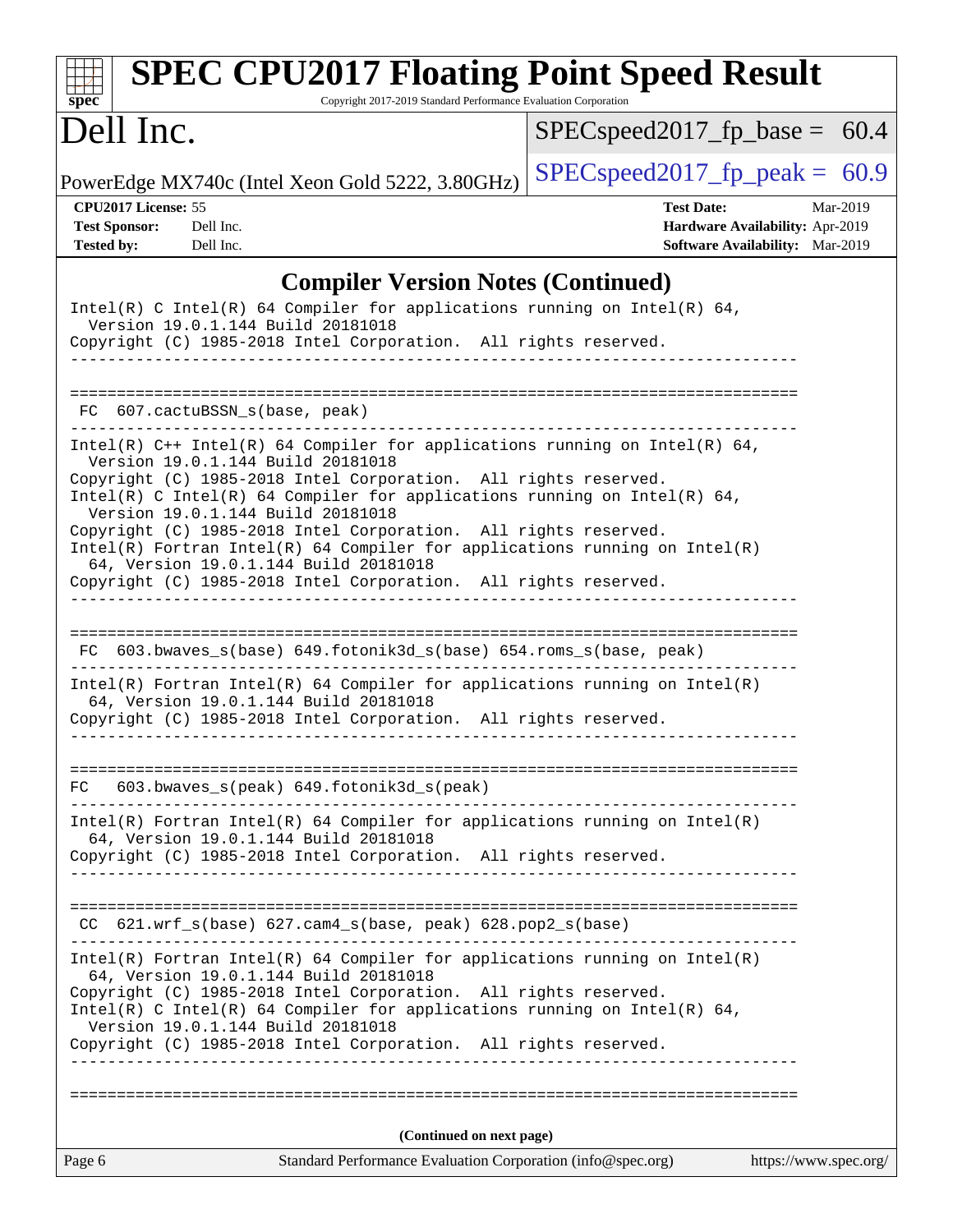| <b>SPEC CPU2017 Floating Point Speed Result</b><br>$Spec^*$<br>Copyright 2017-2019 Standard Performance Evaluation Corporation |                                  |          |
|--------------------------------------------------------------------------------------------------------------------------------|----------------------------------|----------|
| Dell Inc.                                                                                                                      | $SPEC speed2017_fp\_base = 60.4$ |          |
| PowerEdge MX740c (Intel Xeon Gold 5222, 3.80GHz)                                                                               | $SPEC speed2017_fpcak = 60.9$    |          |
| <b>CPU2017 License: 55</b>                                                                                                     | <b>Test Date:</b>                | Mar-2019 |
| <b>Test Sponsor:</b><br>Dell Inc.                                                                                              | Hardware Availability: Apr-2019  |          |

#### **[Compiler Version Notes \(Continued\)](http://www.spec.org/auto/cpu2017/Docs/result-fields.html#CompilerVersionNotes)**

**[Tested by:](http://www.spec.org/auto/cpu2017/Docs/result-fields.html#Testedby)** Dell Inc. **[Software Availability:](http://www.spec.org/auto/cpu2017/Docs/result-fields.html#SoftwareAvailability)** Mar-2019

CC 621.wrf\_s(peak) 628.pop2\_s(peak)

------------------------------------------------------------------------------ Intel(R) Fortran Intel(R) 64 Compiler for applications running on Intel(R) 64, Version 19.0.1.144 Build 20181018 Copyright (C) 1985-2018 Intel Corporation. All rights reserved. Intel(R) C Intel(R) 64 Compiler for applications running on Intel(R) 64, Version 19.0.1.144 Build 20181018 Copyright (C) 1985-2018 Intel Corporation. All rights reserved. ------------------------------------------------------------------------------

### **[Base Compiler Invocation](http://www.spec.org/auto/cpu2017/Docs/result-fields.html#BaseCompilerInvocation)**

[C benchmarks](http://www.spec.org/auto/cpu2017/Docs/result-fields.html#Cbenchmarks): [icc -m64 -std=c11](http://www.spec.org/cpu2017/results/res2019q3/cpu2017-20190624-15394.flags.html#user_CCbase_intel_icc_64bit_c11_33ee0cdaae7deeeab2a9725423ba97205ce30f63b9926c2519791662299b76a0318f32ddfffdc46587804de3178b4f9328c46fa7c2b0cd779d7a61945c91cd35)

[Fortran benchmarks](http://www.spec.org/auto/cpu2017/Docs/result-fields.html#Fortranbenchmarks): [ifort -m64](http://www.spec.org/cpu2017/results/res2019q3/cpu2017-20190624-15394.flags.html#user_FCbase_intel_ifort_64bit_24f2bb282fbaeffd6157abe4f878425411749daecae9a33200eee2bee2fe76f3b89351d69a8130dd5949958ce389cf37ff59a95e7a40d588e8d3a57e0c3fd751)

[Benchmarks using both Fortran and C](http://www.spec.org/auto/cpu2017/Docs/result-fields.html#BenchmarksusingbothFortranandC): [ifort -m64](http://www.spec.org/cpu2017/results/res2019q3/cpu2017-20190624-15394.flags.html#user_CC_FCbase_intel_ifort_64bit_24f2bb282fbaeffd6157abe4f878425411749daecae9a33200eee2bee2fe76f3b89351d69a8130dd5949958ce389cf37ff59a95e7a40d588e8d3a57e0c3fd751) [icc -m64 -std=c11](http://www.spec.org/cpu2017/results/res2019q3/cpu2017-20190624-15394.flags.html#user_CC_FCbase_intel_icc_64bit_c11_33ee0cdaae7deeeab2a9725423ba97205ce30f63b9926c2519791662299b76a0318f32ddfffdc46587804de3178b4f9328c46fa7c2b0cd779d7a61945c91cd35)

[Benchmarks using Fortran, C, and C++:](http://www.spec.org/auto/cpu2017/Docs/result-fields.html#BenchmarksusingFortranCandCXX) [icpc -m64](http://www.spec.org/cpu2017/results/res2019q3/cpu2017-20190624-15394.flags.html#user_CC_CXX_FCbase_intel_icpc_64bit_4ecb2543ae3f1412ef961e0650ca070fec7b7afdcd6ed48761b84423119d1bf6bdf5cad15b44d48e7256388bc77273b966e5eb805aefd121eb22e9299b2ec9d9) [icc -m64 -std=c11](http://www.spec.org/cpu2017/results/res2019q3/cpu2017-20190624-15394.flags.html#user_CC_CXX_FCbase_intel_icc_64bit_c11_33ee0cdaae7deeeab2a9725423ba97205ce30f63b9926c2519791662299b76a0318f32ddfffdc46587804de3178b4f9328c46fa7c2b0cd779d7a61945c91cd35) [ifort -m64](http://www.spec.org/cpu2017/results/res2019q3/cpu2017-20190624-15394.flags.html#user_CC_CXX_FCbase_intel_ifort_64bit_24f2bb282fbaeffd6157abe4f878425411749daecae9a33200eee2bee2fe76f3b89351d69a8130dd5949958ce389cf37ff59a95e7a40d588e8d3a57e0c3fd751)

## **[Base Portability Flags](http://www.spec.org/auto/cpu2017/Docs/result-fields.html#BasePortabilityFlags)**

 603.bwaves\_s: [-DSPEC\\_LP64](http://www.spec.org/cpu2017/results/res2019q3/cpu2017-20190624-15394.flags.html#suite_basePORTABILITY603_bwaves_s_DSPEC_LP64) 607.cactuBSSN\_s: [-DSPEC\\_LP64](http://www.spec.org/cpu2017/results/res2019q3/cpu2017-20190624-15394.flags.html#suite_basePORTABILITY607_cactuBSSN_s_DSPEC_LP64) 619.lbm\_s: [-DSPEC\\_LP64](http://www.spec.org/cpu2017/results/res2019q3/cpu2017-20190624-15394.flags.html#suite_basePORTABILITY619_lbm_s_DSPEC_LP64) 621.wrf\_s: [-DSPEC\\_LP64](http://www.spec.org/cpu2017/results/res2019q3/cpu2017-20190624-15394.flags.html#suite_basePORTABILITY621_wrf_s_DSPEC_LP64) [-DSPEC\\_CASE\\_FLAG](http://www.spec.org/cpu2017/results/res2019q3/cpu2017-20190624-15394.flags.html#b621.wrf_s_baseCPORTABILITY_DSPEC_CASE_FLAG) [-convert big\\_endian](http://www.spec.org/cpu2017/results/res2019q3/cpu2017-20190624-15394.flags.html#user_baseFPORTABILITY621_wrf_s_convert_big_endian_c3194028bc08c63ac5d04de18c48ce6d347e4e562e8892b8bdbdc0214820426deb8554edfa529a3fb25a586e65a3d812c835984020483e7e73212c4d31a38223) 627.cam4\_s: [-DSPEC\\_LP64](http://www.spec.org/cpu2017/results/res2019q3/cpu2017-20190624-15394.flags.html#suite_basePORTABILITY627_cam4_s_DSPEC_LP64) [-DSPEC\\_CASE\\_FLAG](http://www.spec.org/cpu2017/results/res2019q3/cpu2017-20190624-15394.flags.html#b627.cam4_s_baseCPORTABILITY_DSPEC_CASE_FLAG) 628.pop2\_s: [-DSPEC\\_LP64](http://www.spec.org/cpu2017/results/res2019q3/cpu2017-20190624-15394.flags.html#suite_basePORTABILITY628_pop2_s_DSPEC_LP64) [-DSPEC\\_CASE\\_FLAG](http://www.spec.org/cpu2017/results/res2019q3/cpu2017-20190624-15394.flags.html#b628.pop2_s_baseCPORTABILITY_DSPEC_CASE_FLAG) [-convert big\\_endian](http://www.spec.org/cpu2017/results/res2019q3/cpu2017-20190624-15394.flags.html#user_baseFPORTABILITY628_pop2_s_convert_big_endian_c3194028bc08c63ac5d04de18c48ce6d347e4e562e8892b8bdbdc0214820426deb8554edfa529a3fb25a586e65a3d812c835984020483e7e73212c4d31a38223) [-assume byterecl](http://www.spec.org/cpu2017/results/res2019q3/cpu2017-20190624-15394.flags.html#user_baseFPORTABILITY628_pop2_s_assume_byterecl_7e47d18b9513cf18525430bbf0f2177aa9bf368bc7a059c09b2c06a34b53bd3447c950d3f8d6c70e3faf3a05c8557d66a5798b567902e8849adc142926523472) 638.imagick\_s: [-DSPEC\\_LP64](http://www.spec.org/cpu2017/results/res2019q3/cpu2017-20190624-15394.flags.html#suite_basePORTABILITY638_imagick_s_DSPEC_LP64) 644.nab\_s: [-DSPEC\\_LP64](http://www.spec.org/cpu2017/results/res2019q3/cpu2017-20190624-15394.flags.html#suite_basePORTABILITY644_nab_s_DSPEC_LP64) 649.fotonik3d\_s: [-DSPEC\\_LP64](http://www.spec.org/cpu2017/results/res2019q3/cpu2017-20190624-15394.flags.html#suite_basePORTABILITY649_fotonik3d_s_DSPEC_LP64) 654.roms\_s: [-DSPEC\\_LP64](http://www.spec.org/cpu2017/results/res2019q3/cpu2017-20190624-15394.flags.html#suite_basePORTABILITY654_roms_s_DSPEC_LP64)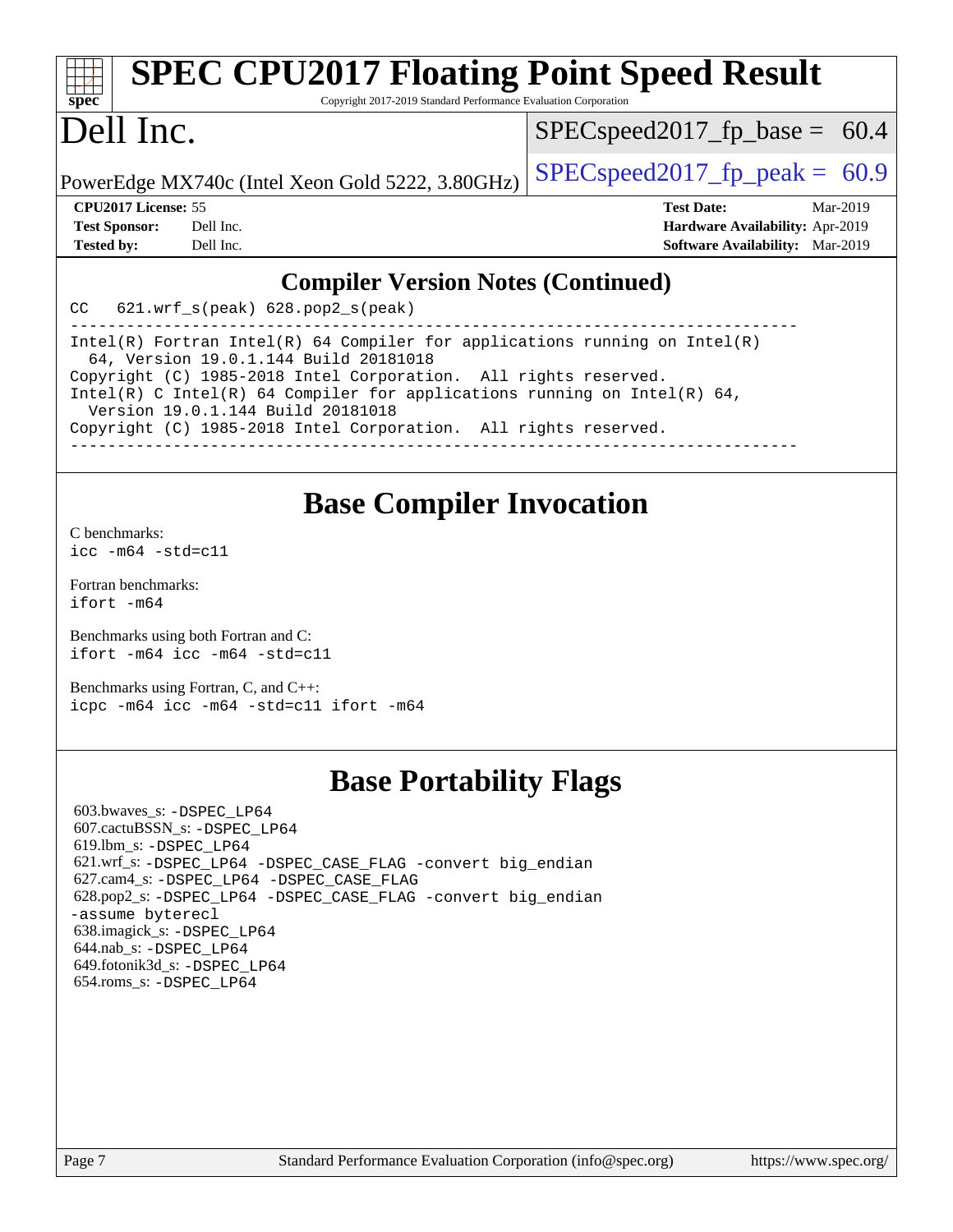| <b>SPEC CPU2017 Floating Point Speed Result</b><br>Copyright 2017-2019 Standard Performance Evaluation Corporation<br>$spec^*$                                                               |                                        |  |  |  |  |  |
|----------------------------------------------------------------------------------------------------------------------------------------------------------------------------------------------|----------------------------------------|--|--|--|--|--|
| Dell Inc.                                                                                                                                                                                    | $SPEC speed2017_f p\_base = 60.4$      |  |  |  |  |  |
| PowerEdge MX740c (Intel Xeon Gold 5222, 3.80GHz)                                                                                                                                             | $SPEC speed2017fp peak = 60.9$         |  |  |  |  |  |
| CPU2017 License: 55                                                                                                                                                                          | <b>Test Date:</b><br>Mar-2019          |  |  |  |  |  |
| <b>Test Sponsor:</b><br>Dell Inc.                                                                                                                                                            | Hardware Availability: Apr-2019        |  |  |  |  |  |
| Dell Inc.<br><b>Tested by:</b>                                                                                                                                                               | <b>Software Availability:</b> Mar-2019 |  |  |  |  |  |
| <b>Base Optimization Flags</b><br>C benchmarks:<br>-xCORE-AVX512 -ipo -03 -no-prec-div -qopt-prefetch                                                                                        |                                        |  |  |  |  |  |
| -ffinite-math-only -qopt-mem-layout-trans=4 -qopenmp -DSPEC_OPENMP                                                                                                                           |                                        |  |  |  |  |  |
| Fortran benchmarks:<br>-DSPEC_OPENMP -xCORE-AVX512 -ipo -03 -no-prec-div -qopt-prefetch<br>-ffinite-math-only -qopt-mem-layout-trans=4 -qopenmp<br>-nostandard-realloc-lhs                   |                                        |  |  |  |  |  |
| Benchmarks using both Fortran and C:<br>-xCORE-AVX512 -ipo -03 -no-prec-div -qopt-prefetch<br>-ffinite-math-only -qopt-mem-layout-trans=4 -qopenmp -DSPEC_OPENMP<br>-nostandard-realloc-lhs  |                                        |  |  |  |  |  |
| Benchmarks using Fortran, C, and C++:<br>-xCORE-AVX512 -ipo -03 -no-prec-div -qopt-prefetch<br>-ffinite-math-only -qopt-mem-layout-trans=4 -qopenmp -DSPEC_OPENMP<br>-nostandard-realloc-lhs |                                        |  |  |  |  |  |
| <b>Peak Compiler Invocation</b>                                                                                                                                                              |                                        |  |  |  |  |  |
| C benchmarks:                                                                                                                                                                                |                                        |  |  |  |  |  |
| $\text{icc -m64 -std=c11}$                                                                                                                                                                   |                                        |  |  |  |  |  |
| Fortran benchmarks:                                                                                                                                                                          |                                        |  |  |  |  |  |

[ifort -m64](http://www.spec.org/cpu2017/results/res2019q3/cpu2017-20190624-15394.flags.html#user_FCpeak_intel_ifort_64bit_24f2bb282fbaeffd6157abe4f878425411749daecae9a33200eee2bee2fe76f3b89351d69a8130dd5949958ce389cf37ff59a95e7a40d588e8d3a57e0c3fd751)

[Benchmarks using both Fortran and C](http://www.spec.org/auto/cpu2017/Docs/result-fields.html#BenchmarksusingbothFortranandC): [ifort -m64](http://www.spec.org/cpu2017/results/res2019q3/cpu2017-20190624-15394.flags.html#user_CC_FCpeak_intel_ifort_64bit_24f2bb282fbaeffd6157abe4f878425411749daecae9a33200eee2bee2fe76f3b89351d69a8130dd5949958ce389cf37ff59a95e7a40d588e8d3a57e0c3fd751) [icc -m64 -std=c11](http://www.spec.org/cpu2017/results/res2019q3/cpu2017-20190624-15394.flags.html#user_CC_FCpeak_intel_icc_64bit_c11_33ee0cdaae7deeeab2a9725423ba97205ce30f63b9926c2519791662299b76a0318f32ddfffdc46587804de3178b4f9328c46fa7c2b0cd779d7a61945c91cd35)

[Benchmarks using Fortran, C, and C++:](http://www.spec.org/auto/cpu2017/Docs/result-fields.html#BenchmarksusingFortranCandCXX) [icpc -m64](http://www.spec.org/cpu2017/results/res2019q3/cpu2017-20190624-15394.flags.html#user_CC_CXX_FCpeak_intel_icpc_64bit_4ecb2543ae3f1412ef961e0650ca070fec7b7afdcd6ed48761b84423119d1bf6bdf5cad15b44d48e7256388bc77273b966e5eb805aefd121eb22e9299b2ec9d9) [icc -m64 -std=c11](http://www.spec.org/cpu2017/results/res2019q3/cpu2017-20190624-15394.flags.html#user_CC_CXX_FCpeak_intel_icc_64bit_c11_33ee0cdaae7deeeab2a9725423ba97205ce30f63b9926c2519791662299b76a0318f32ddfffdc46587804de3178b4f9328c46fa7c2b0cd779d7a61945c91cd35) [ifort -m64](http://www.spec.org/cpu2017/results/res2019q3/cpu2017-20190624-15394.flags.html#user_CC_CXX_FCpeak_intel_ifort_64bit_24f2bb282fbaeffd6157abe4f878425411749daecae9a33200eee2bee2fe76f3b89351d69a8130dd5949958ce389cf37ff59a95e7a40d588e8d3a57e0c3fd751)

# **[Peak Portability Flags](http://www.spec.org/auto/cpu2017/Docs/result-fields.html#PeakPortabilityFlags)**

Same as Base Portability Flags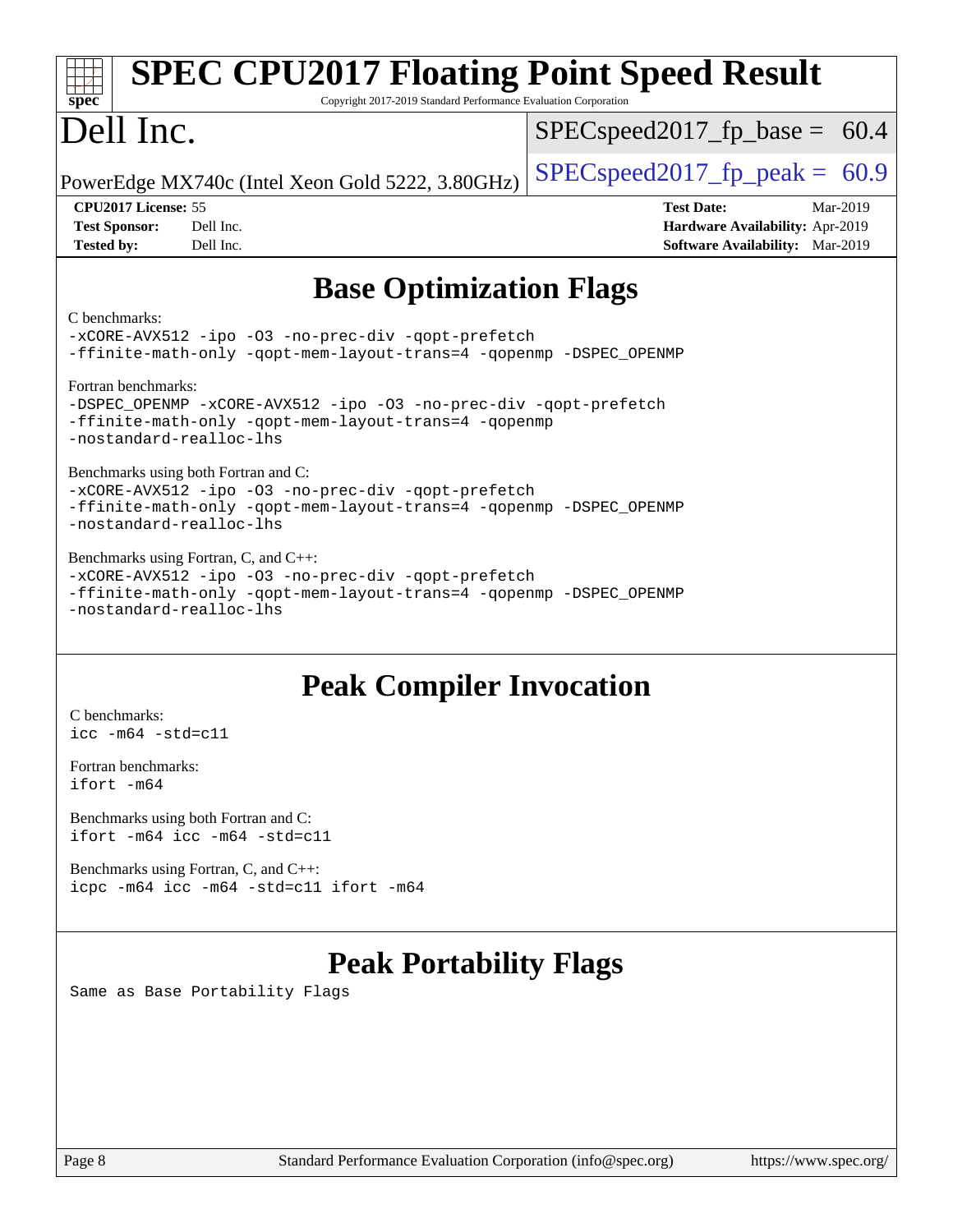| <b>SPEC CPU2017 Floating Point Speed Result</b><br>spec <sup>®</sup><br>Copyright 2017-2019 Standard Performance Evaluation Corporation                                                                                                      |                                                                                                            |
|----------------------------------------------------------------------------------------------------------------------------------------------------------------------------------------------------------------------------------------------|------------------------------------------------------------------------------------------------------------|
| Dell Inc.                                                                                                                                                                                                                                    | $SPEC speed2017_f p\_base = 60.4$                                                                          |
| PowerEdge MX740c (Intel Xeon Gold 5222, 3.80GHz)                                                                                                                                                                                             | $SPEC speed2017_fp\_peak = 60.9$                                                                           |
| CPU2017 License: 55<br><b>Test Sponsor:</b><br>Dell Inc.<br><b>Tested by:</b><br>Dell Inc.                                                                                                                                                   | <b>Test Date:</b><br>Mar-2019<br>Hardware Availability: Apr-2019<br><b>Software Availability:</b> Mar-2019 |
| <b>Peak Optimization Flags</b>                                                                                                                                                                                                               |                                                                                                            |
| C benchmarks:<br>-xCORE-AVX512 -ipo -03 -no-prec-div -qopt-prefetch<br>-ffinite-math-only -qopt-mem-layout-trans=4 -qopenmp -DSPEC_OPENMP                                                                                                    |                                                                                                            |
| Fortran benchmarks:                                                                                                                                                                                                                          |                                                                                                            |
| 603.bwaves_s: -prof-gen(pass 1) -prof-use(pass 2) -DSPEC_SUPPRESS_OPENMP<br>-DSPEC_OPENMP -02 -xCORE-AVX512 -qopt-prefetch -ipo -03<br>-ffinite-math-only -no-prec-div -qopt-mem-layout-trans=4<br>-qopenmp -nostandard-realloc-lhs          |                                                                                                            |
| 649.fotonik3d_s: Same as 603.bwaves_s                                                                                                                                                                                                        |                                                                                                            |
| 654.roms_s: -DSPEC_OPENMP -xCORE-AVX512 -ipo -03 -no-prec-div<br>-qopt-prefetch -ffinite-math-only -qopt-mem-layout-trans=4<br>-qopenmp -nostandard-realloc-lhs                                                                              |                                                                                                            |
| Benchmarks using both Fortran and C:                                                                                                                                                                                                         |                                                                                                            |
| 621.wrf_s: -prof-gen(pass 1) -prof-use(pass 2) -02 -xCORE-AVX512<br>-qopt-prefetch -ipo -03 -ffinite-math-only -no-prec-div<br>-qopt-mem-layout-trans=4 -DSPEC_SUPPRESS_OPENMP -qopenmp<br>-DSPEC_OPENMP -nostandard-realloc-lhs             |                                                                                                            |
| 627.cam4_s: -xCORE-AVX512 -ipo -03 -no-prec-div -qopt-prefetch<br>-ffinite-math-only -qopt-mem-layout-trans=4 -qopenmp<br>-DSPEC_OPENMP -nostandard-realloc-lhs                                                                              |                                                                                                            |
| $628.pop2_s$ : Same as $621.wrf_s$                                                                                                                                                                                                           |                                                                                                            |
| Benchmarks using Fortran, C, and C++:                                                                                                                                                                                                        |                                                                                                            |
| -xCORE-AVX512 -ipo -03 -no-prec-div -qopt-prefetch<br>-ffinite-math-only -qopt-mem-layout-trans=4 -qopenmp -DSPEC_OPENMP<br>-nostandard-realloc-lhs                                                                                          |                                                                                                            |
| The flags files that were used to format this result can be browsed at<br>http://www.spec.org/cpu2017/flags/Intel-ic18.0-official-linux64.2019-04-02.html<br>http://www.spec.org/cpu2017/flags/Dell-Platform-Flags-PowerEdge14G-revE2.html   |                                                                                                            |
| You can also download the XML flags sources by saving the following links:<br>http://www.spec.org/cpu2017/flags/Intel-ic18.0-official-linux64.2019-04-02.xml<br>http://www.spec.org/cpu2017/flags/Dell-Platform-Flags-PowerEdge14G-revE2.xml |                                                                                                            |
|                                                                                                                                                                                                                                              |                                                                                                            |
| Page 9<br>Standard Performance Evaluation Corporation (info@spec.org)                                                                                                                                                                        | https://www.spec.org/                                                                                      |